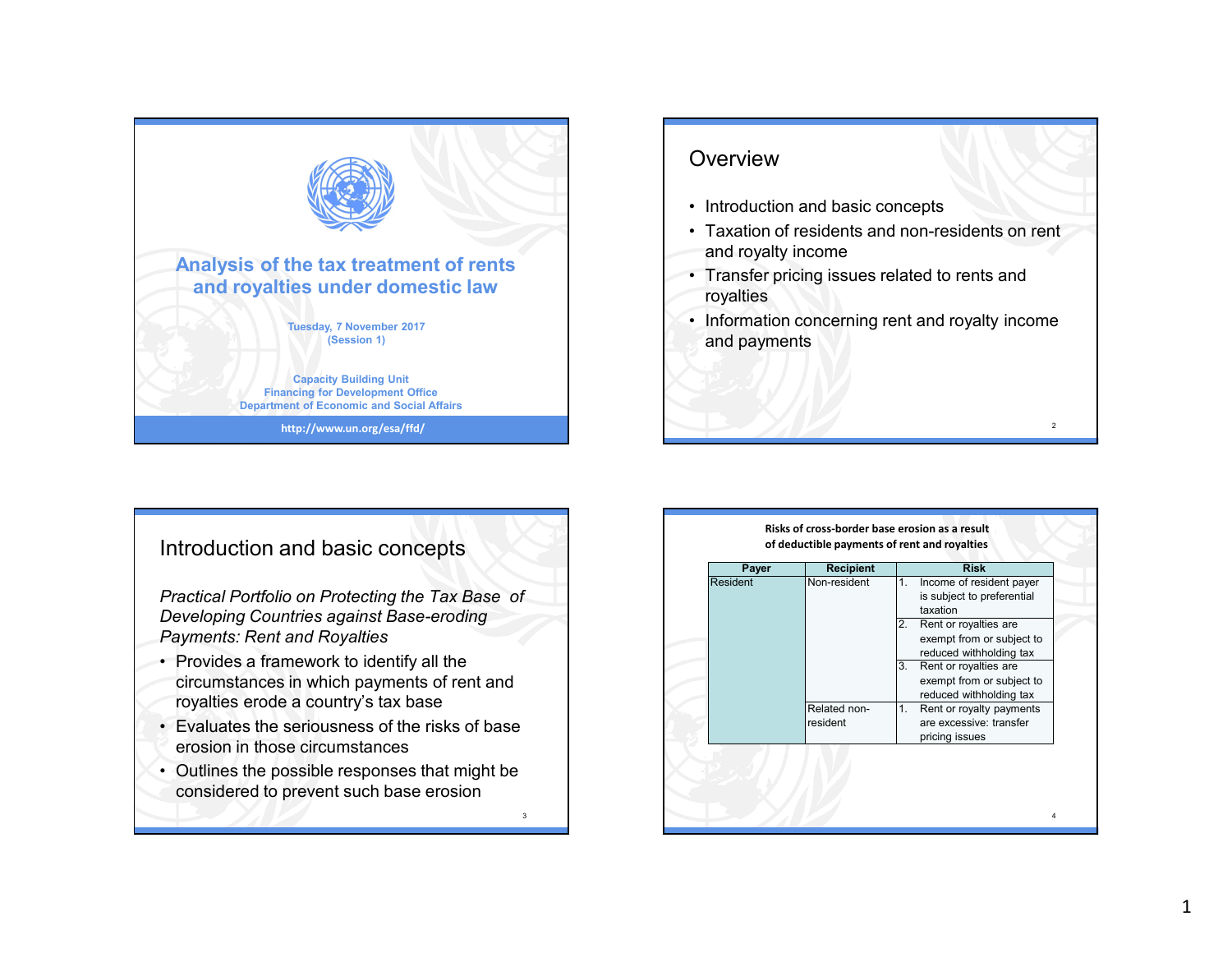|                                                              |                     | Risks of cross-border base erosion as a result<br>of deductible payments of rent and royalties                                                           |
|--------------------------------------------------------------|---------------------|----------------------------------------------------------------------------------------------------------------------------------------------------------|
| Payer                                                        | <b>Recipient</b>    | <b>Risk</b>                                                                                                                                              |
| Non-resident<br>carrying on business<br>in residence country | Resident            | Income of non-resident payer is<br>1.<br>subject to preferential taxation                                                                                |
|                                                              | Related<br>resident | Rent or royalty payments are<br>1.<br>excessive: transfer pricing issues                                                                                 |
|                                                              | Non-resident        | Income of non-resident payer is<br>1.<br>subject to preferential taxation                                                                                |
|                                                              |                     | Payments of rent or royalties are<br>2.<br>exempt from or subject to<br>reduced withholding tax                                                          |
|                                                              |                     | 3.<br>Income of non-resident is subject<br>to preferential taxation and rent<br>or royalties are exempt from or<br>subject to reduced withholding<br>tax |
|                                                              |                     | Payments of rent or royalties are<br>4.<br>excessive: transfer pricing issues                                                                            |
|                                                              |                     | 5                                                                                                                                                        |

| <b>Transferor</b> | <b>Transferee</b>                     | <b>Risk</b>                                                      |  |  |
|-------------------|---------------------------------------|------------------------------------------------------------------|--|--|
| Resident          | Arm's length non-<br>resident         | Gain on the transfer is exempt or<br>subject to preferential tax |  |  |
| Resident          | Related non-<br>resident              | Sale price is less than the fair<br>market value of the property |  |  |
| Non-resident      | Arm's length non-<br>resident         | Gain on the transfer is exempt or<br>subject to preferential tax |  |  |
|                   | Non-resident Related non-<br>resident | Sale price is less than the fair<br>market value of the property |  |  |

#### Basic concepts

- *Lease* ("letting" and "hire"): transactions in which the owner of tangible property provides the use of that property to another person in consideration for payments generally called *"rent"*
- *Licenses:* transactions involving the use of intangible property are generally referred to as "licences" and the payments for the use of such intangible property are generally called *"royalties"*

7

### Basic concepts

- Payment of "rent" or "royalty": fixed or variable; lump-sum payment at the beginning or the end of the period of use of the asset; situations where there is no payment
- • "Mixed contracts" (e.g. contracts under which one person provides both the right to use property and services to the other person)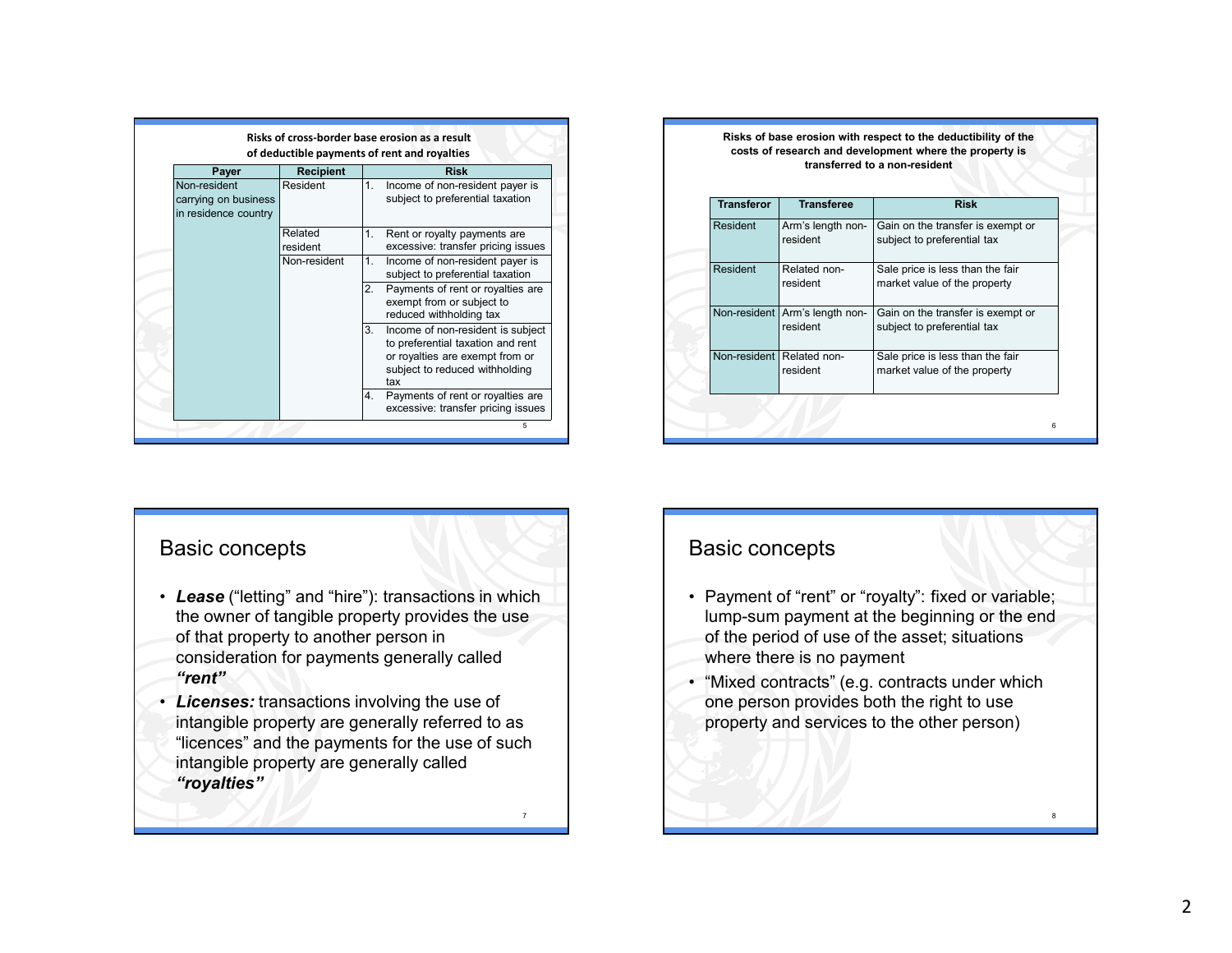#### Basic concepts

- The concept of "rent"
	- Rent from immovable property
	- Rent from movable property
- The concept of royalties
	- The definition of royalties
		- Copyright royalties
		- Industrial property royalties with respect to *patents, trademarks, designs or models, plans, secret formulas or processes, or for information concerning industrial, commercial or scientific experience*
		- Rent for the use of industrial, commercial and scientific equipment

9

11

#### Basic concepts

- Geographical source of rent and royalties:
	- Rent and royalty payments related to immovable property: usually where the property is located
	- Two typical rules for rent and royalty payments for the use of movable property:
		- where the property is used
		- State of residence of the payer
- Allocation of rent and royalties to income
	- Need for rules to allocate rent and royalty expenses to non-taxable activities, activities taxable at ordinary rates, activities taxed at reduced or preferential rates

10

– Main methods: direct tracing and apportionment

#### Basic concepts

- Payments of rent and royalties to related persons
- Payments for the use and exploitation of natural resources
- Back-to-back arrangements

## Taxation of residents and non-residents on rent and royalty income

- Deduction of rent and royalty expenses against a country's tax base without any corresponding tax on the recipient typically arise in two cases:
	- A non-resident carries on business through a fixed base or PE and rent and royalty expenses are deductible in computing the profits attributable to the fixed base or PE
	- 12 – A non-resident receives rent and royalties from a related or unrelated payer who deducts the payments in its country of residence whether or not the nonresident is subject to tax on the rent or royalty income in its country of residence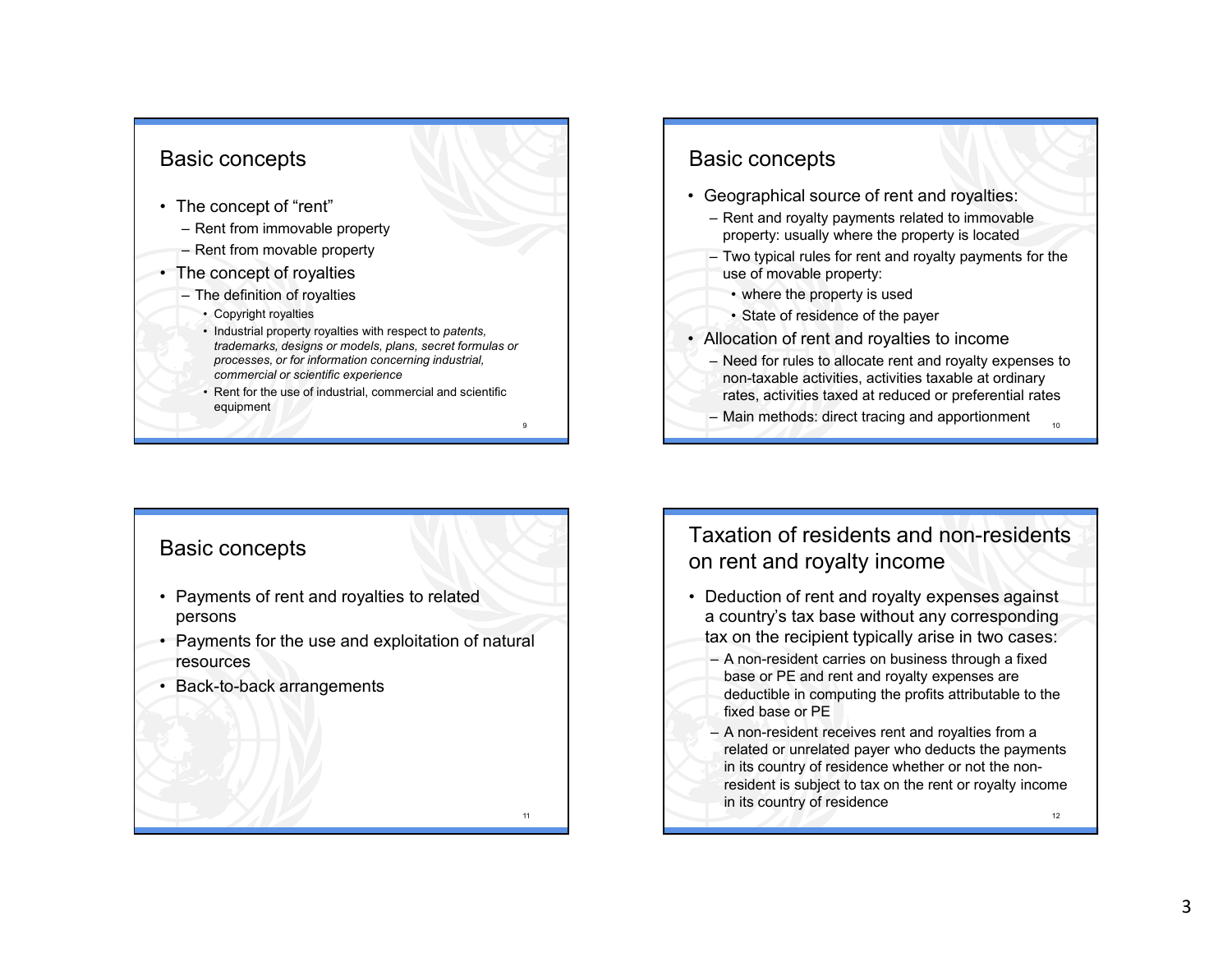### Non-residents with a permanent establishment or fixed base

- May be difficult to determine the share of the total rent or royalty expenses incurred by a non-resident that should be allocated to a PE or fixed base
- Para 3 of the Comm. on Art. 7 UN Model: the PE (or fixed<br>has a based should be allowed a deduction of its "allocable base) should be allowed a deduction of its "allocable share" of royalty expenses paid to third parties:
	- Royalties paid by the enterprise for the benefit of its different parts should be allocated and apportioned between these parts
	- Royalty payment should be allocated exclusively to a PE or fixed base if incurred exclusively for the benefit of the PE or fixed base

13

### Non-residents with a permanent establishment or fixed base

- Rental payments for immovable or movable property may be easier to allocate than royalties since attribution normally depends on who uses the rented property (direct allocation) but apportionment issues (indirect allocation) may also arise if the rented asset is used for purposes of both the head office or other parts of the enterprise
- Non-resident enterprise should not be allowed to charge<br>the PE at fixed base a mark up an the rant or rayply. the PE or fixed base a mark-up on the rent or royalty expense; also, no deduction of notional or fictitious payments of rent or royalties to head office

14

### Non-residents without a PE / fixed base

- Rent for immovable property present limited risk<br>ef base aregion (unless the deduction of of base erosion (unless the deduction of expenses is allowed)
- Rent for movable property and royalties present more risk
	- Need to determine the source of the rent or royalties
	- Difficult is difficult to establish an appropriate withholding tax rate that will not create an obstacle to residents obtaining the use of the property
	- 15 – Withholding tax on all payments of rent or royalties or only on payments that are deductible in the country incomputing income subject to taxе процесс в применении процесс в применении процесс в применении процесс в применении процесс в применении про<br>В 16 июля применения применения применения применения применения применения применения применения применения п

### **Residents**

- Risks of base erosion as regards residents
	- In relation to deductions for rents and royalties claimed by residents
	- In relation to rent and royalty income derived by residents
- Risks differ depending on whether residents are
	- Taxed on a worldwide basis
	- Taxed on a territorial basis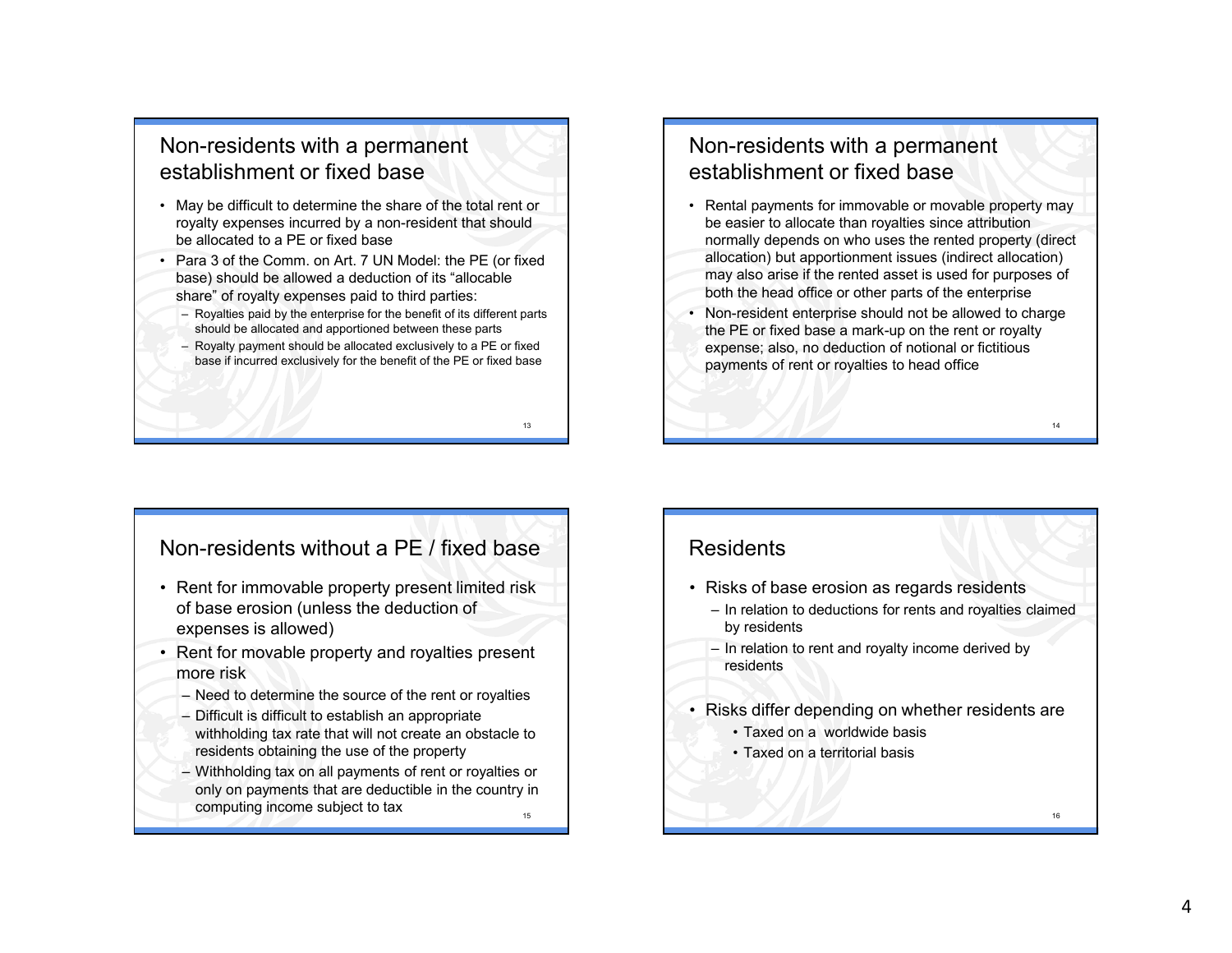# Deductions for rents and royalties claimed by residents

- Who are taxed on territorial basis
	- Since foreign source income is not taxable, rents and royalties claimed by residents for the purpose of earning such income should not be deductible *but* difficult to apply this principle in practice
- • Who are taxed on a worldwide basis
	- Relief of double taxation through exemption or credit: need to determine rent and royalty expenses applicable to foreign income
	- Credit should not be given for resource royalties paid to a foreign government (these are not income taxes)
	- ̶ Foreign losses applied against domestic income
	- ̶ Rents and royalties incurred to earn exempt income (such as dividends from foreign subsidiaries)

17

19

## Rent and royalty income derived by residents

- Who are taxed on territorial basis
	- Incentive to earn foreign rent and royalty income if these are taxed abroad at reduced rates under treaties or domestic law
	- Base erosion if domestic expenses incurred to earn foreign rent/royalty income are deductible
- Who are taxed on a worldwide basis
	- Relief of double taxation through exemption or credit: need to determine expenses applicable to foreign rent and royalty income

18

20

̶ Risks associated with "Patent box" regimes

# Rent and royalty income derived by residents

- Base erosion where residents deduct expenses (e.g. R&D) incurred in developing intangibles and
	- Give licenses to CFCs to exploit the intangibles abroad, or
	- Alienate the intangibles to CFCs

# Transfer pricing issues related to rents and royalties

- Payments of rent and royalties to foreign related persons
	- Rent and royalty payments may not be related to the effective use of a right or asset by the payor
	- Amount of the payment may be higher than the price  $\epsilon$  third parts would be willing to now (overcains) a third party would be willing to pay (excessive payments)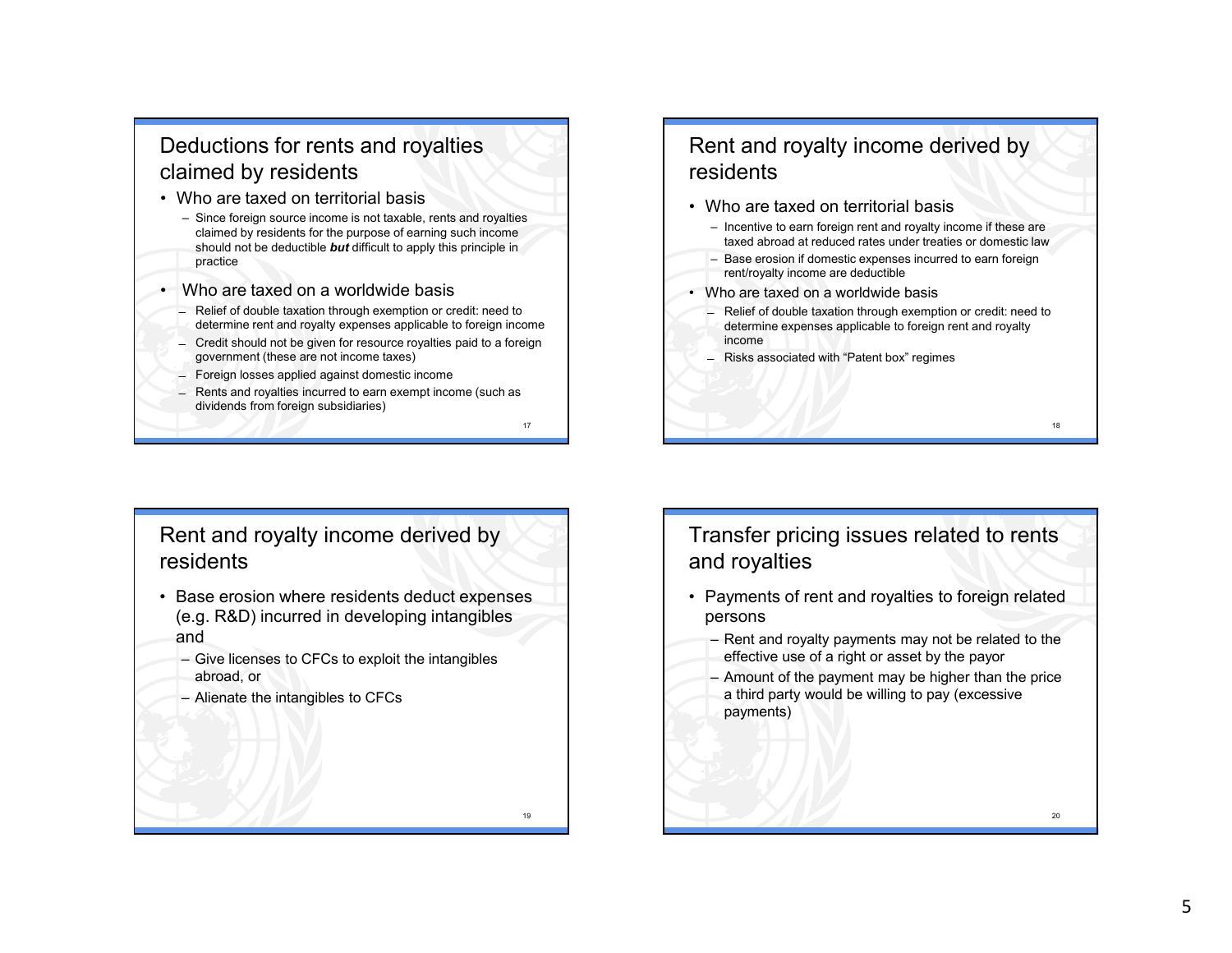# Transfer pricing issues related to rents and royalties

- Payments of rent or royalties to residents by related persons :
	- Rent and royalties may not be paid even where a resident has provided the use of property to a nonresident
	- Amount of the payment may be lower than the price a third party would be willing to pay (insufficient payment)
	- Where the residence country applies a patent box regime, income benefiting from that regime may be inflated
	- 21– Expenses of an MNE group may be allocated to the country where taxes are higherе процесство при применении с продължават в селото на селото на 1922 година в 22 деномбри 1922 година и 22 ден<br>В 1922 година от 1922 година в 1922 година от 1922 година от 1922 година от 1922 година от 1922 година от 1922

# Transfer pricing issues related to rents and royalties

- Two cases that are especially problematic:
	- Payments for the use of property (in particular intangible property) that has been developed by the payer and is transferred to a non-resident related company that leases the property back to the payer
	- Cost-sharing arrangements and contributions to R&D activities of multinational enterprises

## Information concerning rent and royalty income and payments

The following information (ideally collected on a country-by country basis) would be useful for purposes of tax policy analysis as regards payments of rent and royalties to non-residents and the deduction of such payments:

23

- 1. Rent and royalties paid by residents to non-residents—withholding taxes
- Total amount of rent and royalties paid to non-residents
- Total amount of rent and royalties subject to withholding taxes
- Total amount of withholding taxes on rent and royalties collected
- Rent and royalties exempt from withholding taxes
- Rent and royalties paid to non-residents on a country-bycountry basis
- Non-resident recipients of rent and royalties
- Resident payers
- Non-resident payers

6